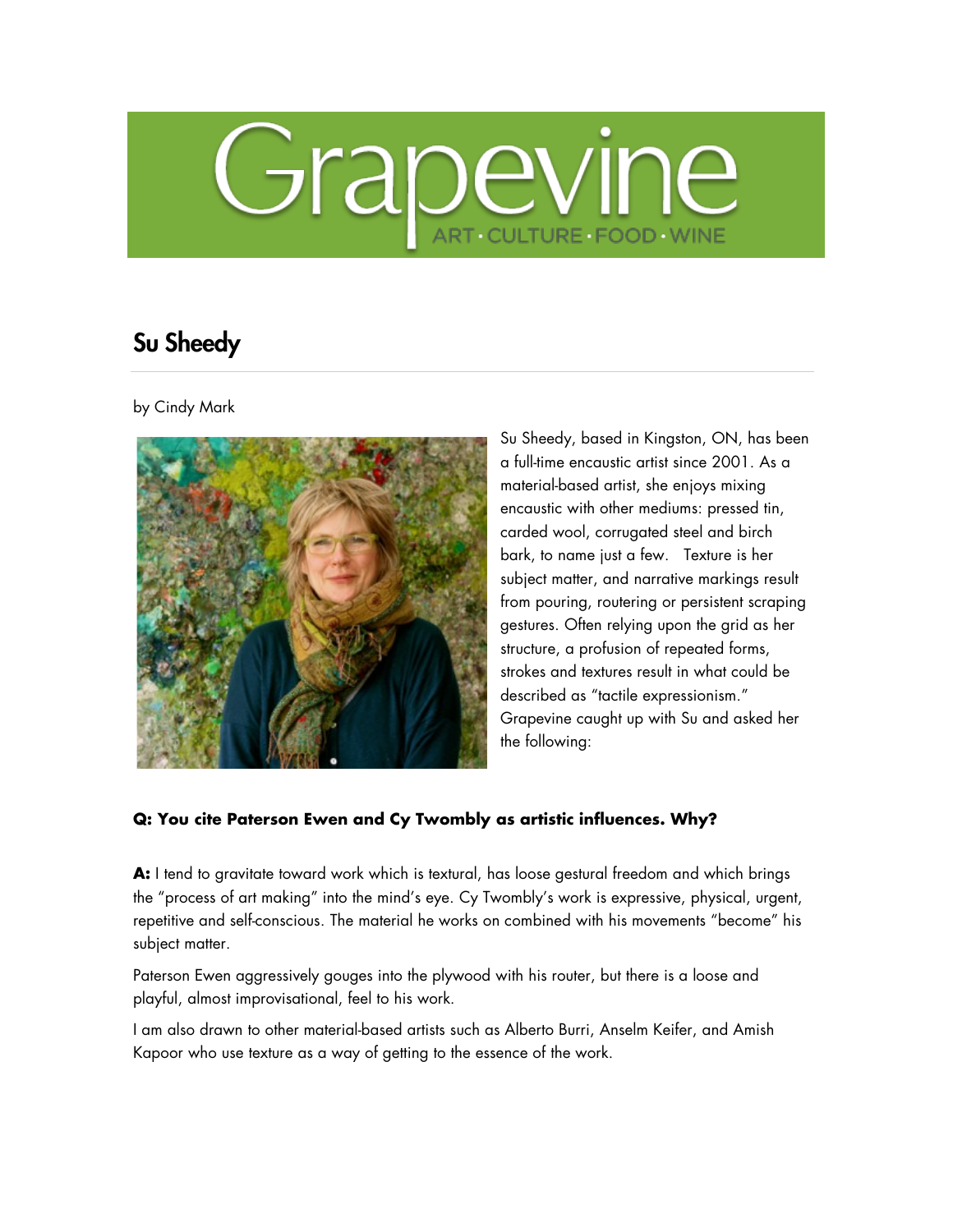

## **Q: When is the ideal time for you to create?**

**A:** This question makes me chuckle, as I feel creativity cannot be predicted. I go to my studio everyday first thing in the morning and begin to hack away at my paintings, whether I feel creative or not. Because I paint in a very reactionary way, it is the pounding, scraping, pouring and brushing that eventually brings me into a playful and courageous state of mind.

#### **Q: Where does your inspiration come from?**

**A:** My inspiration comes from the natural textures of the world. The Canadian Shield, adjoining lakes and northern pines as well as the smaller worlds of lichen, sphagnum, glacial scars, fossils and mosses wedged into rock crevasses.

I retreat to the woods every year for about two weeks. Thanks to my husband who looks after our three kids, I have been able to keep this tradition for 15 years now.

This solitary time has become a very important and necessary component to my practice-to be able to paint and sit for lengths of time, unplug, be present, observe and feel.

#### **Q: Why do you feel compelled to create?**

**A:** I think we all feel compelled to create, whether it is composing a symphony, designing a building, or making a peach pie. I am compelled to dig, scrape and gouge layers with my hands.

Before I became a full-time artist in 2001, I had a career in massage therapy for 20 years. This may seem like an unlikely connection, but perhaps palpating soft tissue and manipulating joints can be thought of as somewhat the same as sculpting beeswax or excavating down into layers?

I once heard someone say, "Artists who like to dig are trying to get at the truth." This idea appeals to me because I do feel compelled to reveal, strip down or get to the bottom, so to speak. It seems to be in my nature.